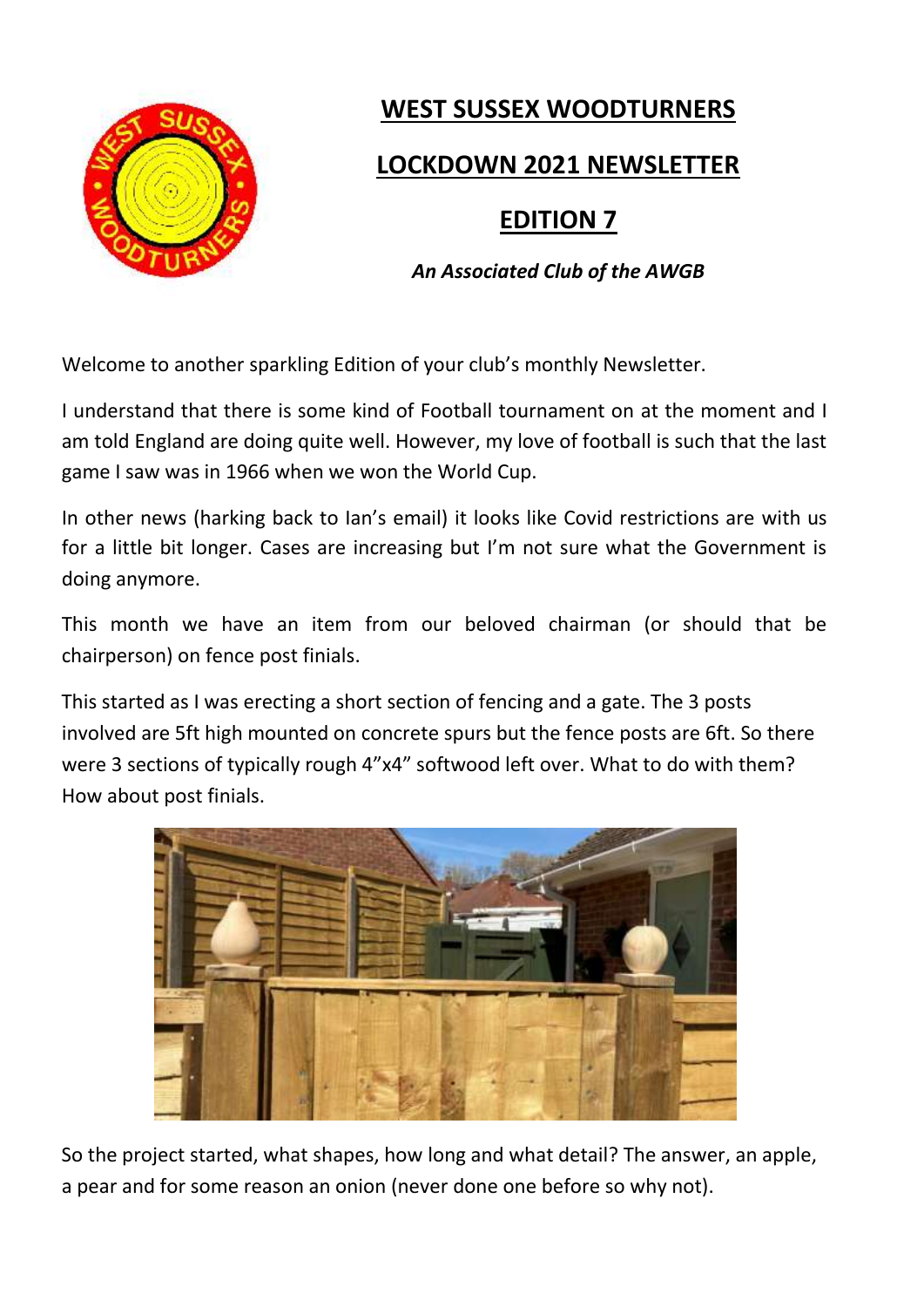

I wanted the bases to be kept square but then it's how to secure them to the top of the posts and then how to hold the blanks for turning. A bit of measuring followed and I decided thereabouts on a 25mm stem, 8mm deep chucking tenon, 25mm square section and then the fruit/veg shape. The initial shaping was to be done by holding the piece on a 4 prong drive and live centre in the tailstock.

First find the centres and punch for the drive and live centre .



(Editor's note: I think most people would have used a hammer but if the finger works why not).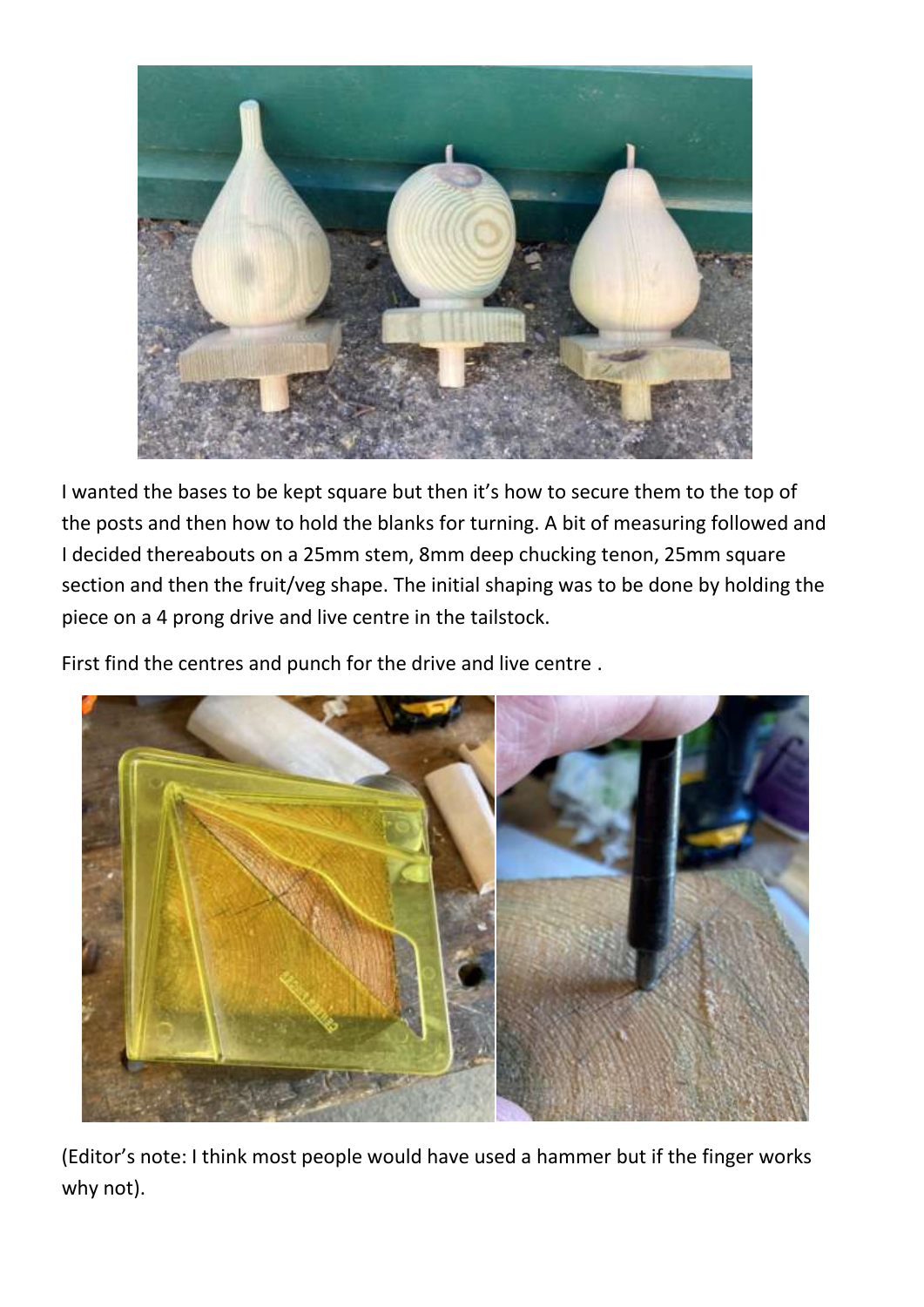Mark the square section and to help avoid corner chipping/loss of the corners by my tool mishandling and due to the tight confines and the rubbish wood I cheated and cut 2 slots on the band saw,



which, are to a depth no greater than the diameter of the base and the chucking tenon. The latter obviously depends on what type of chuck you have.

The blank was then mounted on the lathe and first cuts are to the base end.

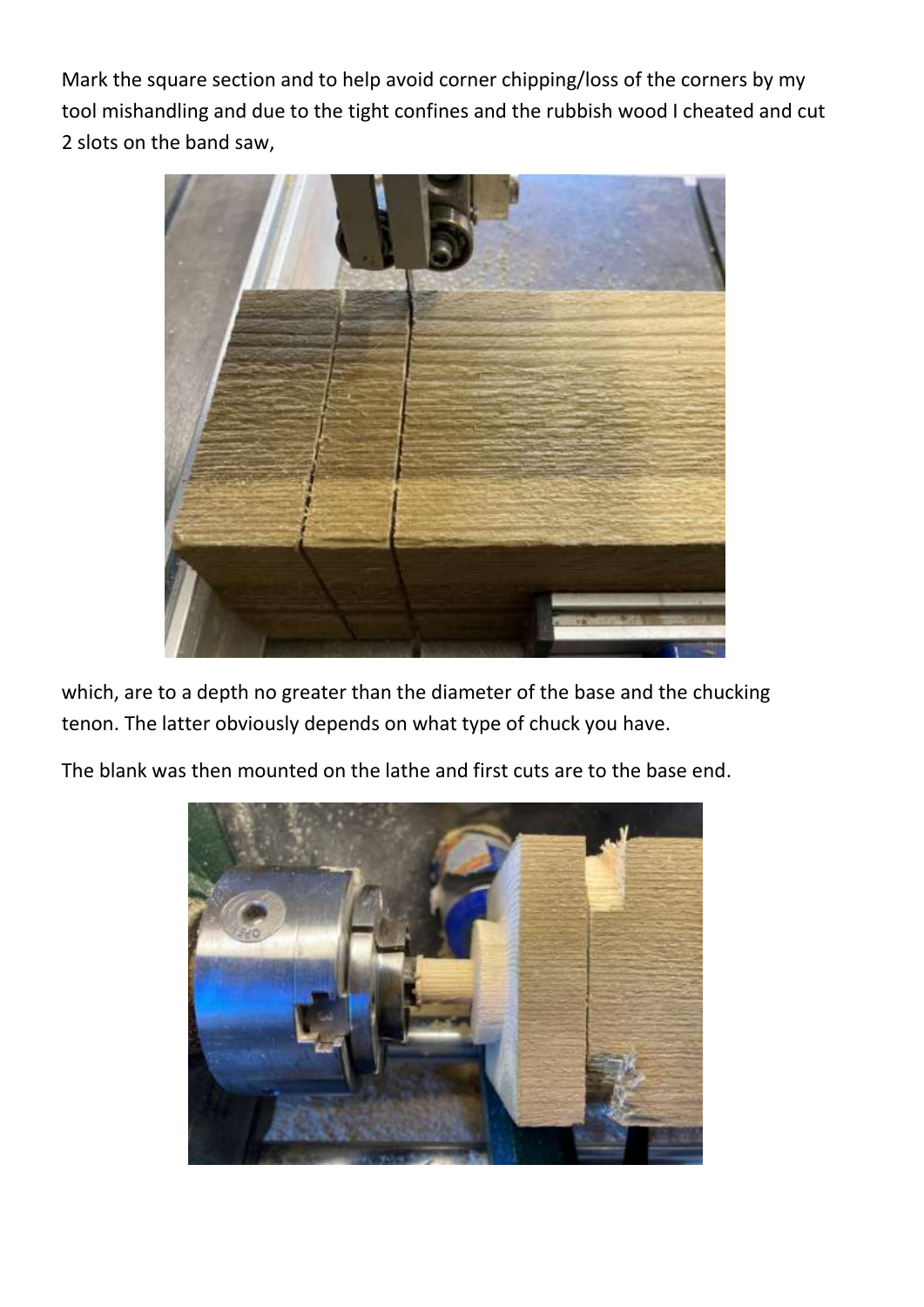Turn down to the chucking tenon with whatever chisel you are happy with. Due to the confined space I started with a roughing gouge, tried a spindle gouge and quickly changed to a parting tool to get down to the chucking tenon diameter. To the left of that I continued down to 20mm (being careful not to foul the drive) forming a long tenon. 20mm is a suitable size to fit up the central opening of my chuck and is also a forstner bit size to form the fixing into the top of the post which is simply a 20mm hole (mortice to the carpenters out there) cut with a forstner bit in a hand drill. Starting is fun but it works or you could use a simple spade cutter. Either way, keep it upright and square. Next is the cutting of the jaw grip angle on the chucking tenon. This I do with a suitably angled skew used in the scraping mode. You will note I also started a cut to the right of the square section just as an experiment but preferred to stop until the blank had been remounted on the chucking tenon but still retaining tail stock support. After tidying up the underside of the base now is an ideal time to cut a suitable water drip groove.



This I forgot to do which then involved remounting on the prong drive and associated hassle in getting things to run true etc. The drip groove can be simply cut using a suitable parting tool as there is no reason to cut anything fancy.

In tidying up the base I started by using a pull cut on the wing of my fingernail ground bowl gouge but as you are cutting air some of the time on the outer edge a ragged finish resulted and it is also very easy to break the edge off. So a push cut was tried which obtained much better results. However, a warning here take fine cuts only or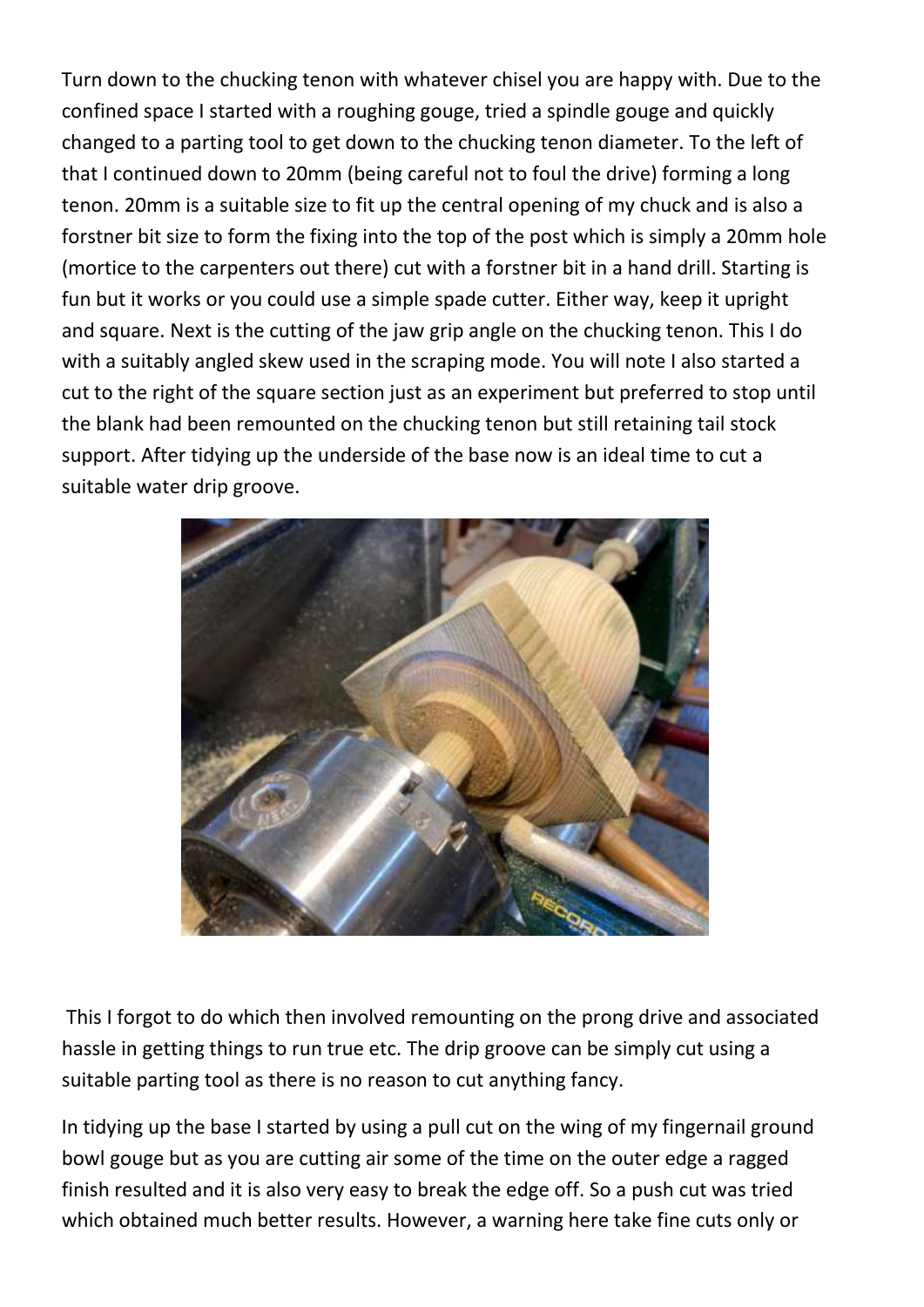you will take off those edges destroying what you are trying to achieve. In addition the top edge should have a slight convex curve to help throw off rainwater.

Now remove the part turned piece from the lathe, remove the prong drive, open the jaws slide the tenon into the chuck and tighten the jaws on the tenon. Before tightening up bring the tail stock up with the live centre still in place, engage it with the previously formed hole and tighten the chuck jaws. All should still run true but you now have a much more secure set-up. Now turn your fruit shape (in this case the onion) first to a cylinder, then shape the base and work along to the top